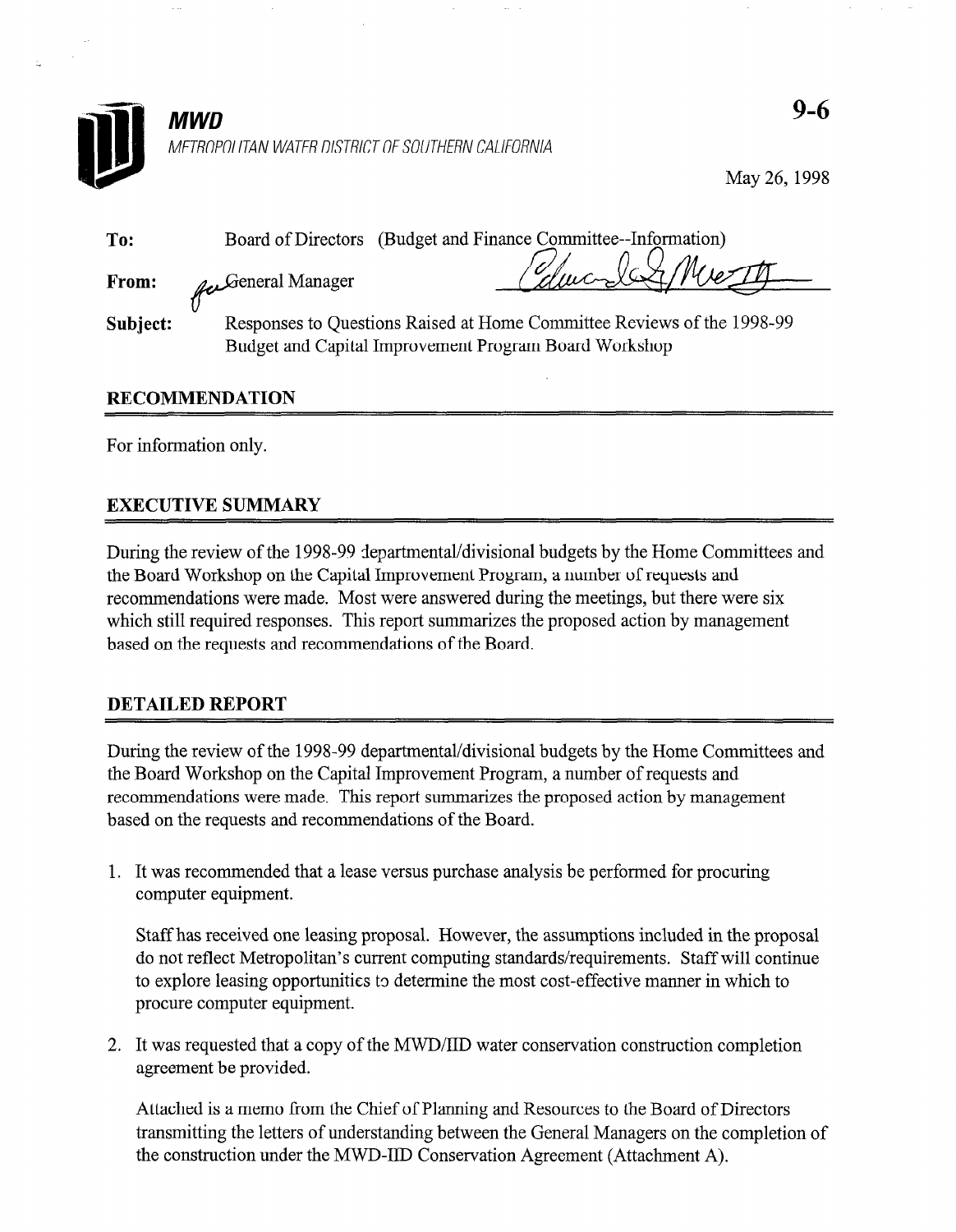3. It was recommended by the Committee on Communications and Legislation that the Communications Division's budget be increased by \$1.25 million.

Attached is a letter from the Chairman of the Committee on Communications and Legislation outlining the request for increasing the Communications Division's budget (Attachment B).

4. It was requested that more detail on the "other" category be provided.

Costs that are included in the "other" category include items such as material and supplies, utility charges, travel expense, rents and leases, training and seminar costs, taxes and permits, outside repair and maintenance contracts, conservation credits, advertising, communication expense, and petty cash charges.

5. It was requested that the amount of recycling performed by Metropolitan be quantified.

A presentation on recycling is scheduled to be presented to the Special Committee on Water Quality, Environmental Compliance, and Desalination at its June meeting.

6. It was requested that detailed information on the cost and types of permits and taxes contained in the Environmental Compliance Division's budget be provided.

| <b>Description</b>                                                       | Amount    |
|--------------------------------------------------------------------------|-----------|
| Local Air District Permit Renewals                                       | \$77,300  |
| Board of Equalization Hazardous Waste Generator and Waste Reporting      |           |
| Surcharge Fees                                                           | 24,500    |
| Local Health and Fire Miscellaneous Environmental Fees                   | 15,200    |
| Regional Water Quality Control Board NPDES and Waste Discharge           |           |
| Requirements Permits                                                     | 10,200    |
| Local Building and Safety and California Department of Industrial Safety |           |
| Pressure Vessels and Elevator Permits                                    | 10,000    |
| Board of Equalization Underground Storage Tank Hazardous Substance Tax   | 9,100     |
| USEPA Verification and Manifest Fee Return                               | 8,100     |
| Local Health and Fire Department Underground Storage Tanks Operating     |           |
| Permits                                                                  | 7,300     |
| Los Angeles City Fire Department Risk Management Plan                    | 3,200     |
| Sanitation District Industrial Waste Permit                              | 2,000     |
| State Water Resources Control Board Stormwater Permits                   | 1,300     |
| Total                                                                    | \$168,200 |

 $MF/mL$ 

s:\fmance\boardltr\98resp.doc

Attachments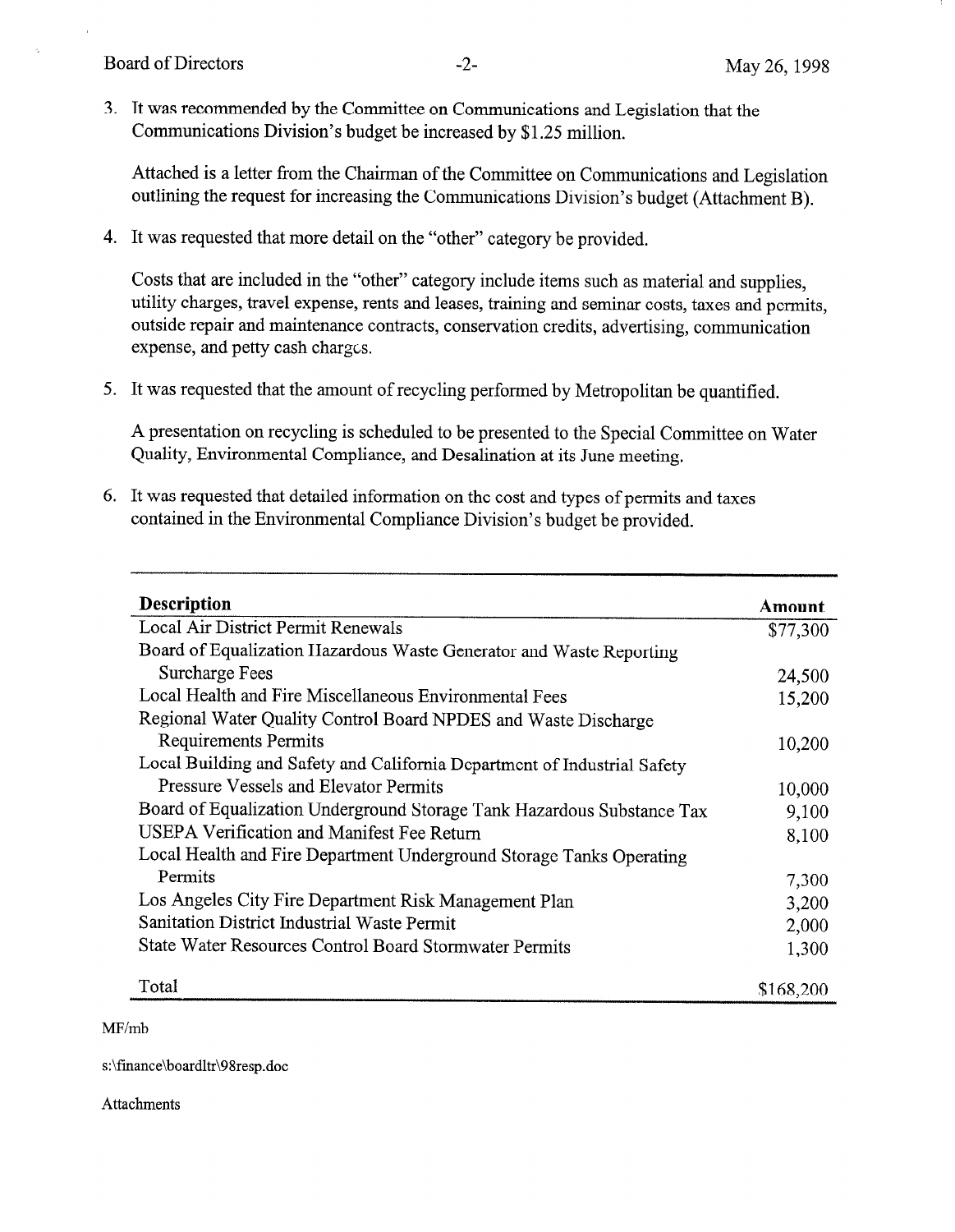



MWD

METROPOLITAN WATER DISTRICT OF SOUTHERN CALIFORNIA

| Date:    | April 15, 1998                                                      |
|----------|---------------------------------------------------------------------|
| To:      | Board of Directors                                                  |
| From:    | Debra C. Man, Chief of Planning and Resources                       |
| Subject: | Completion of Construction Under the MWD-IID Conservation Agreement |

In response to a request during the budget presentation at the April 14, 1998 Water Planning and Resources Committee meeting, attached for your information is the letter of understanding between the General Managers on the completion of the construction under the MWD-IID Conservation Agreement.

This matter was unable to be resolved initially at the Program Coordinating Committee level and was referred to the General Managers of the two agencies for resolution in accordance with the terms of the agreement.

 $2d$  race, Man

Debra C. Man

RSW:cny

Attachment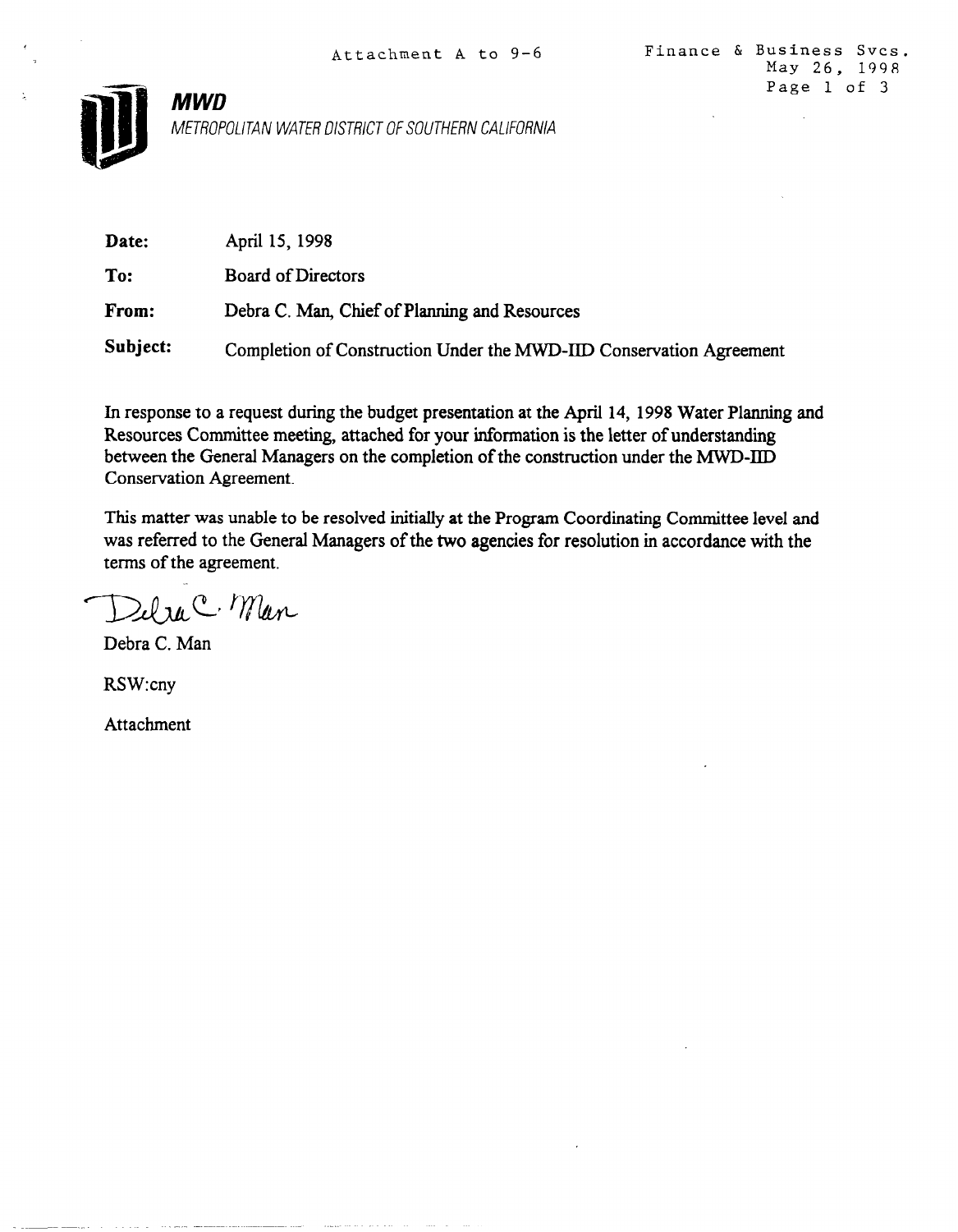Finance 6 Business Svcs. May 26, 1998 Page 2 of 3

TMPERIAL IRRIGATION DISTRICT P.O. Box 937 Imperial. CA 92251

METROPOLITAN WATER DISTRICT OF SOUTHERN CALIFORNIA P, 0. Bor 54153, Terminal Annex Los Angeles, CA 90054

February 25,1998

Joseph B. Summers, Chairman Program Coordinating Committee P-0. Box 937 Lmpcrial, CA 92251

Dear Joe: I

This is in reply to your letter dated January 19, 1998, requesting our guidance on a possible extension of the construction period past December 31, 1997.

We understand that the extended construction period would be used to implement improvements to the Singh Reservoir, including a new pump structure together with pumps and appurtenances. We further understand that the purpose of these improvemeuts is to enhance the effectiveness of the automation components and Dhour Dhour Nn  $\sim$ program.

We understand that this work would likely be completed during the spring of 1998. According that this work would have be completed out ing the spring of 1990. problemsly, we agree that these shight reservoir works should be completed as quickly as possible. We further agree that the associated construction completion date will constitute the end of construction under the 1988 agreement and that the 35 year operation and<br>maintenance period will commence on that date or July 1, 1998, whichever is later.

Our agencies ore very appreciative of the work of the Program Coordinating Committee Our agencies are very appreciative of the work of the *ri*ngiam

incerelv

N R. WODRASKA, General Manager LVIetropolitan Water District<br>of Southern California

 $\sim$  CLIC of  $\sim$ 

MICHAEL J. CLINTON, General Manager **Imperial Irrigation District** 

cc: Mambers of the PCC. Mike King, IID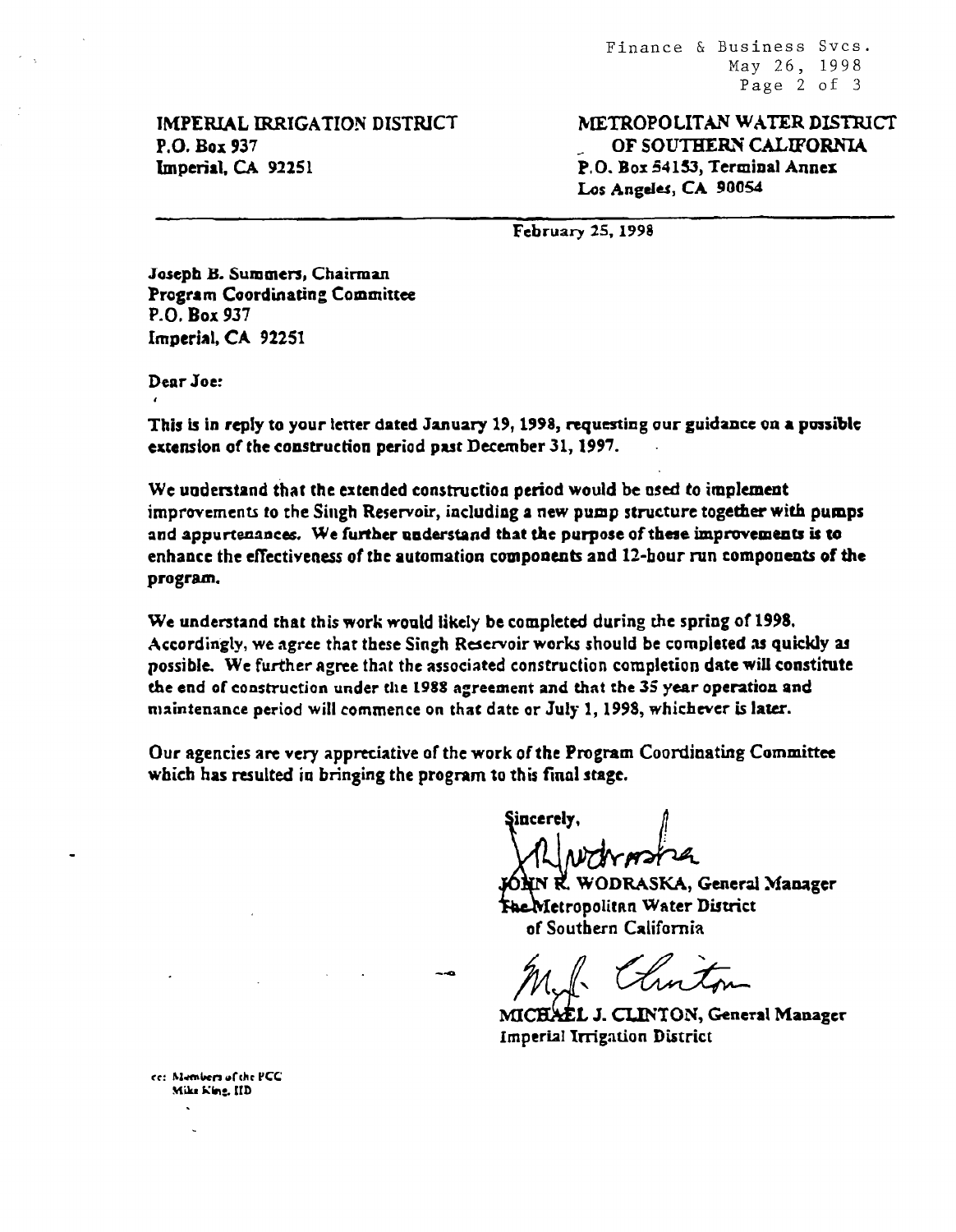



 $2^{16}$   $11$ . . .' I '.1... .: ,,.. 2. . . . in fr

February 25, 1998

Mr. Michael J. Clinton General Manager ;ImperiaI Irrigation District P.O. Box 937 Imperial, California 92251

Dear Mr. Clinton:

# IID/MWD Water Conservation Program Singh Reservoir Facility

In accordance with our recent discussions and agreement among our Board members on the Singh Reservoir Facility. I have modified your January 28, 1998 letter attached to your January 30, 1998 letter on the subject facility to include the six-month minimum time  $\epsilon$  is the summary correspondence on the subject racinty to include the six-month minimum time extension. If you are in concurrence, i letter to Mr. Summers so that work on the facility can move forward the consumers forward the execution between letter to Mr. Summers so that work on the facility can move forward and the construction be completed for the conservation program in a timely manner.

Very truly yours.

 $\mathcal{L}_{\text{eff}}\left(\mathcal{I}\right)=\mathcal{L}_{\text{eff}}\left(\mathcal{I}\right)\mathcal{L}_{\text{eff}}\left(\mathcal{I}\right)$ 

n R. Wodraska neral Manager

RWS:ec

Enclosure

 $\ddot{\phantom{0}}$ 

cc w/attachment: Members of PCC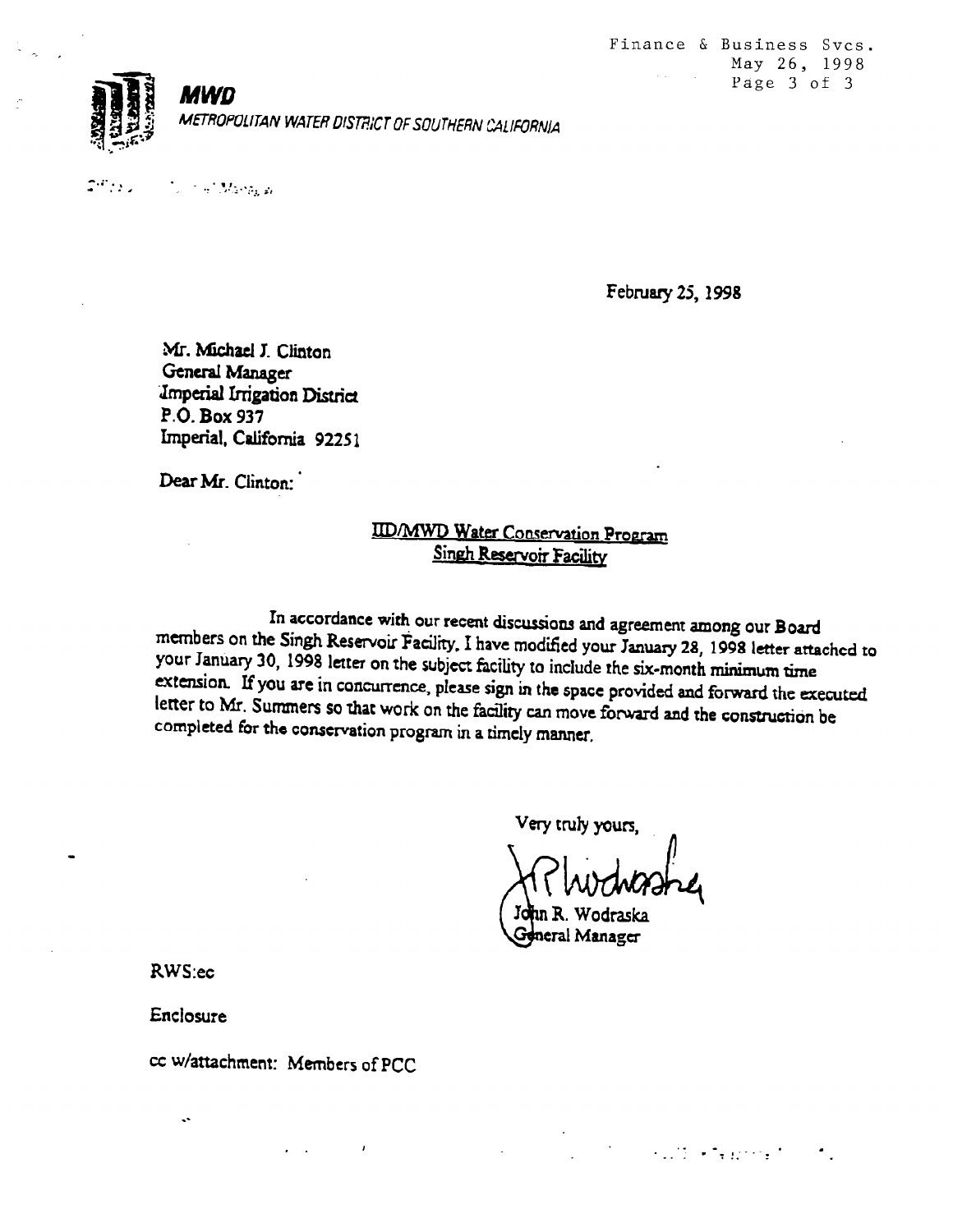#### Attachment B to 9-6

Finance and Business Services May 26, 1998 Page 1 of 4

| Date:    | April 24, 1998                                              |
|----------|-------------------------------------------------------------|
| To:      | Chairman, Budget and Finance Committee                      |
| From:    | Chairman, Committee on Communications and Legislation       |
| Subject: | Modification to Fiscal Year 1998-1999 Communications Budget |

# RECOMMENDATION

The Committee on Communications and Legislation recommends the Communications Division Budget for Fiscal Year 1998- 1999 be increased by \$1,250,000.

## EXECUTIVE SUMMARY

On April 21, 1998, the Committee on Communications and Legislation met to receive and discuss the budget proposal for the Communications Division for Fiscal Year 1998-1999. Based on comments and in response to questions expressed by the members of the committee, the committee voted to recommend an increase in the Fiscal Year 1998-1999 Communications Division budget by \$1,250,000. The proposed increase would be allocated as follows:

| $\bullet$ | Communications Strategic Message Plan and Implementation Program |                | 250,000     |
|-----------|------------------------------------------------------------------|----------------|-------------|
| $\bullet$ | Manpower/Human Resources (Internal and External)                 |                | 300,000     |
| $\bullet$ | <b>Upgraded Facilities Inspection Trips</b>                      |                | 250,000     |
| $\bullet$ | Travel, Overtime, Expenses for Speakers Bureau, etc.             |                | 200,000     |
|           |                                                                  | Subtotal       | \$1,000,000 |
|           | Unspecified Contingency                                          |                | 250,000     |
|           |                                                                  | Total Increase | \$1.250.000 |

In direct response to questions by the committee members, staff indicated that the Fiscal Year 1998-1999 budget included increases in the legislative areas of the Communications Division. However to comply with the General Manager's directive to submit a "flat" budget, other activity areas either had to be reduced or remain at existing levels, and new activities could not be undertaken. In discussion with committee members during the presentation, it was apparent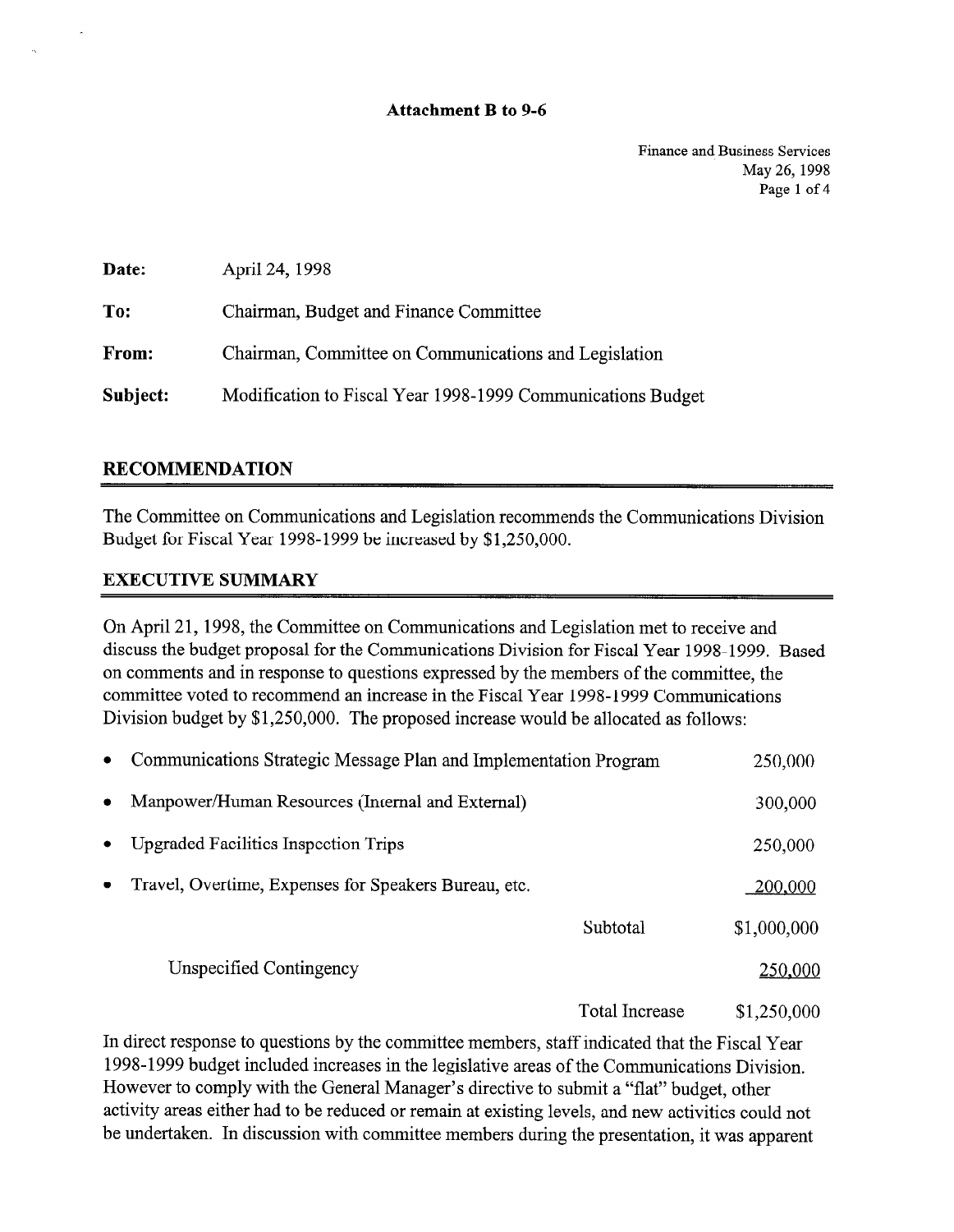Finance and Business Services May 26, 1998 Page 2 of 4

that there are additional performance expectations for the strategic communications and community outreach areas. As a result, an increase in the Division's budget is proposed in order to enhance the level of activities, programs and effectiveness of the communications and community outreach areas, similar to those increases reflected in the legislative areas.

## DETAILED REPORT

In August of 1997 the Board authorized the General Manager to create the Division of Communications headed by the Chief of Communications. This organizational change was based on identified increased Board of Directors' expectations in performance and effectiveness in both internal and external communications and legislative activities. As a result of this organizational change, the resulting staff included a combination of existing personnel from the Public Affairs and Legislative Affairs units, some recommended and implemented promotions, transfer of other personnel from the Office of the General Manager, Office of the General Counsel and the Divisions of Planning and Resources, Finance and Business Services, and Engineering, and the appointment of an Interim Chief.

In preparing the Fiscal Year 1998-1999 budget, emphasis was placed on maintaining recent enhancements of external resources providing assistance to the legislative affairs portion of the Division's activities and focus. Additionally, in the Legislative Unit, promotions and a new position were also provided in the budget to balance the internal resources needed to fully maximize the benefits of the added external resources. As a result, the legislative portion of the budget is considered adequate to address the significant expectations shared by the Board of Directors.

The other two work units in the Division include the traditional Public Affairs group which includes media relations, publications and educational programs, and the newly created Community Affairs group which includes ongoing community outreach and special programs such as the Bay-Delta outreach group transferred from Planning and Resources. Some additional expectations were identified by committee members for these other working units, including:

- Upgrading the level of inspection trips for Board of Directors and key opinion makers; expanding those trips to feature special focus trips for the Bay-Delta and Colorado River and California Plan issues.
- Allocating additional funds for the Speakers Bureau to allow trained personnel from other Metropolitan work areas to continue to perform speaking engagements within their own communities and have the expenditures charged appropriately to the Communications Division.
- Developing enhanced community outreach programs to communicate better with all interests in Metropolitan's diverse service area.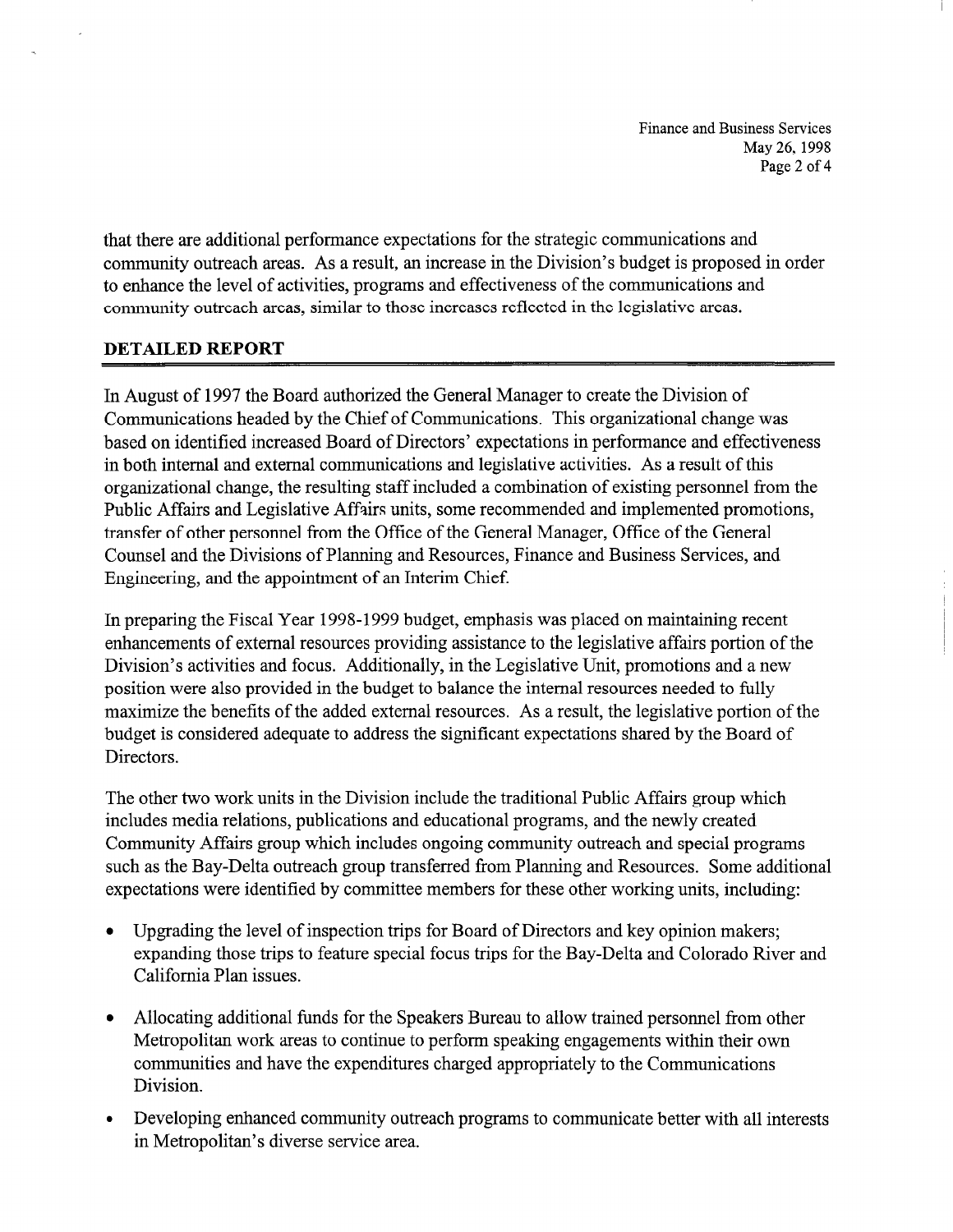- Developing a specific outreach effort targeted at "business opinion leaders," such as corporate Chief Operating Officers, who have substantial business operations within Metropolitan's service area. Objectives would include not only education in water policy issues, and how these conditions affect companies' "bottom lines," but also ally development.
- Developing a Communications Strategic Message Plan and implementation program to ensure effective, coordinated and strategic communications throughout Metropolitan, with its member agencies, and the public.
- Providing funds for external and temporary staffing necessary to implement the strategic communications plan.
- Providing unspecified contingency for new or currently unanticipated legislative and communications issues which may emerge, or increased levels of activity required for anticipated activities.

The communications assistance programs which are anticipated during the Fiscal Year 199% 1999 in the communications portion of the Division include:

- Bay-Delta and CALFED outreach
- <sup>l</sup>California Plan outreach and its importance to the entire service area
- <sup>l</sup>Metropolitan Strategic Plan, including Rate Structure and Governance issues

The Communications staff in Public Affairs and Community Affairs will provide direct assistance for the other divisions in Metropolitan engaged in these important resource management issues. The ability of Metropolitan to continue to provide adequate water supplies at the least possible cost and meet its operational goals depends in part on our ability to communicate the Board's policies and programs effectively to appropriate, diverse audiences. The proposed increases in the budget, the Committee on Communications and Legislation has identified, will ensure Metropolitan's effectiveness in meeting these goals and will help meet the expectations of the committee members.

As a result, on behalf of the Committee on Communications and Legislation, a proposal to increase the Fiscal Year 1998-1999 Communications Division budget by \$1,250,000 is recommended to the Budget and Eimance Committee for approval.

In addition to the budget increase recommendation for Fiscal Year 1998-1999, the three-year projection for the Communications Division budget would be expected to increase by approximately \$750,000 for the second year and \$500,000 for the third year, from the amounts currently included in the budget documents.